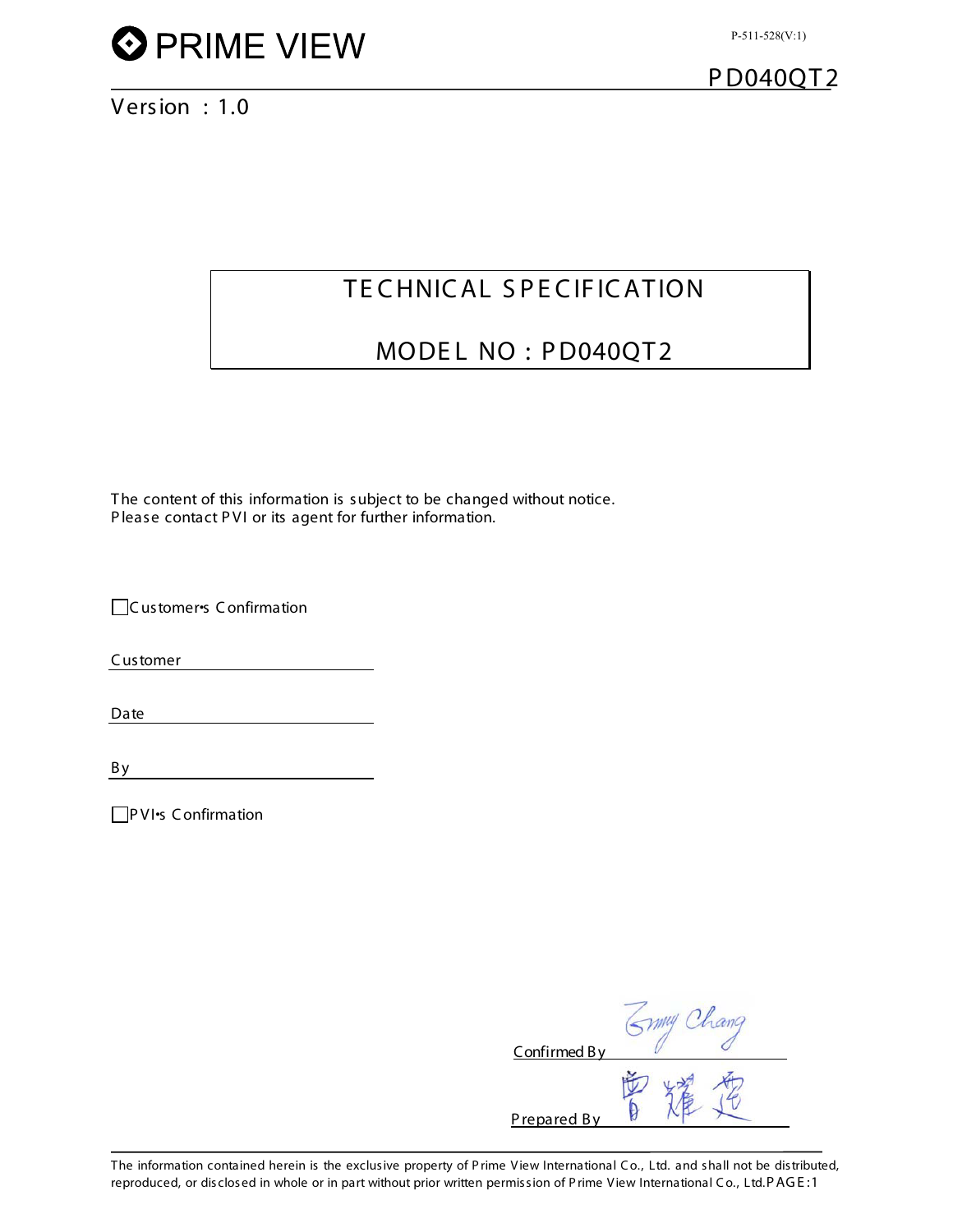

## PD040QT2

## Revision History

| Rev. | llssued             | Date | lRevised | Contents |
|------|---------------------|------|----------|----------|
| 1.0  | 2008<br>IJune.<br>л |      | INew     |          |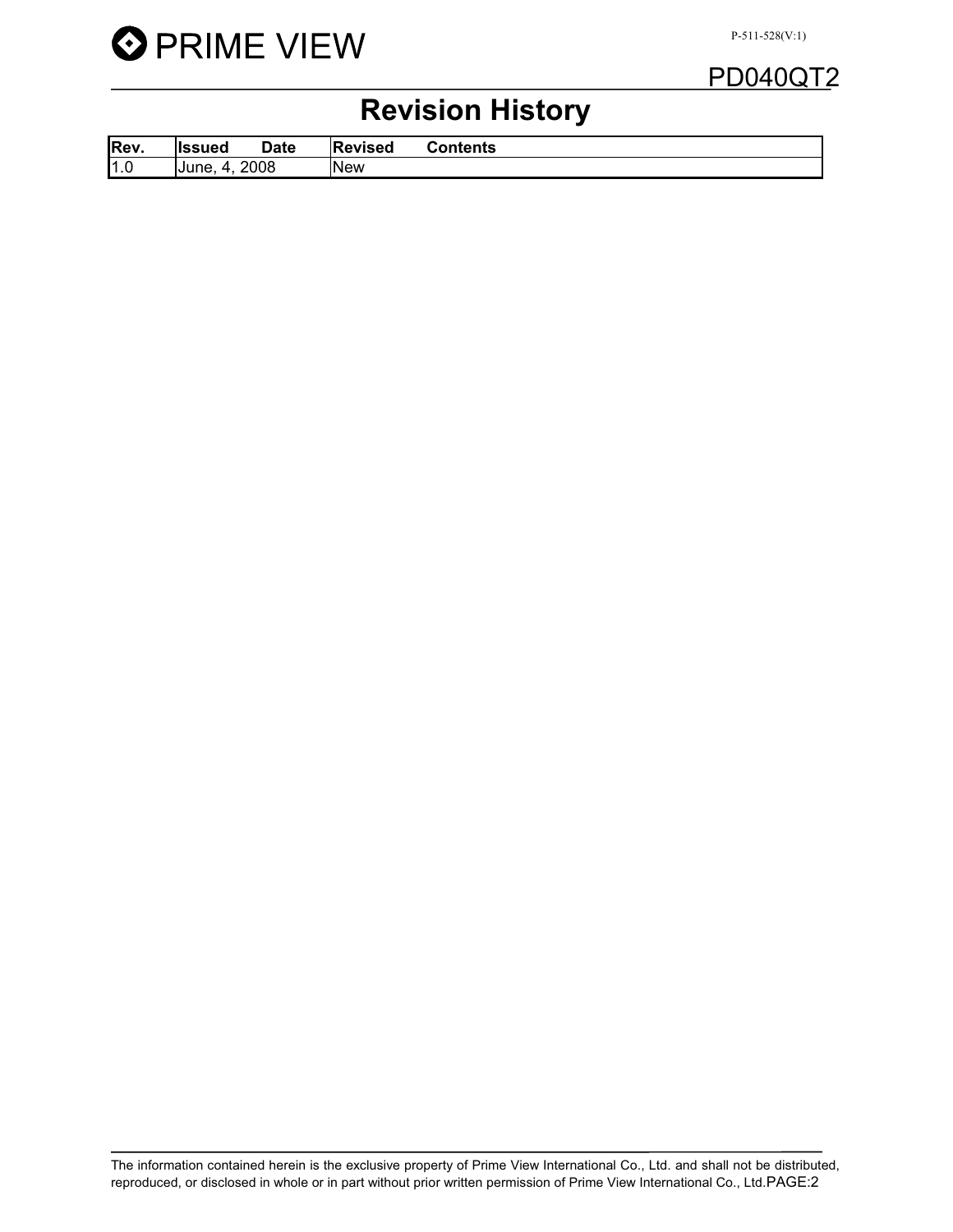## TECHNICAL SPECIFICATION **CONTENTS**

| NO.            | <b>ITEM</b>                            | <b>PAGE</b> |
|----------------|----------------------------------------|-------------|
|                | Cover                                  |             |
|                | <b>Revision History</b>                | 2           |
|                | Contents                               | 3           |
|                | Application                            | 4           |
| $\overline{2}$ | Features                               | 4           |
| 3              | <b>Mechanical Specifications</b>       | 4           |
| 4              | Mechanical Drawing of TFT-LCD module   | 5           |
| 5              | Input / Output Terminals               | 6           |
| 6              | <b>Pixel Arrangement</b>               | 7           |
| 7              | <b>Absolute Maximum Ratings</b>        | 7           |
| 8              | <b>Electrical Characteristics</b>      | 8           |
| 9              | Display Color and Gray Scale Reference | 9           |
| 10             | Interface Timing                       | 10          |
| 11             | Power On Sequence                      | 13          |
| 12             | <b>Optical Characteristics</b>         | 13          |
| 13             | <b>Handling Cautions</b>               | 16          |
| 14             | <b>Reliability Test</b>                | 17          |
| 15             | <b>Block Diagram</b>                   | 18          |
| 16             | Packing                                | 19          |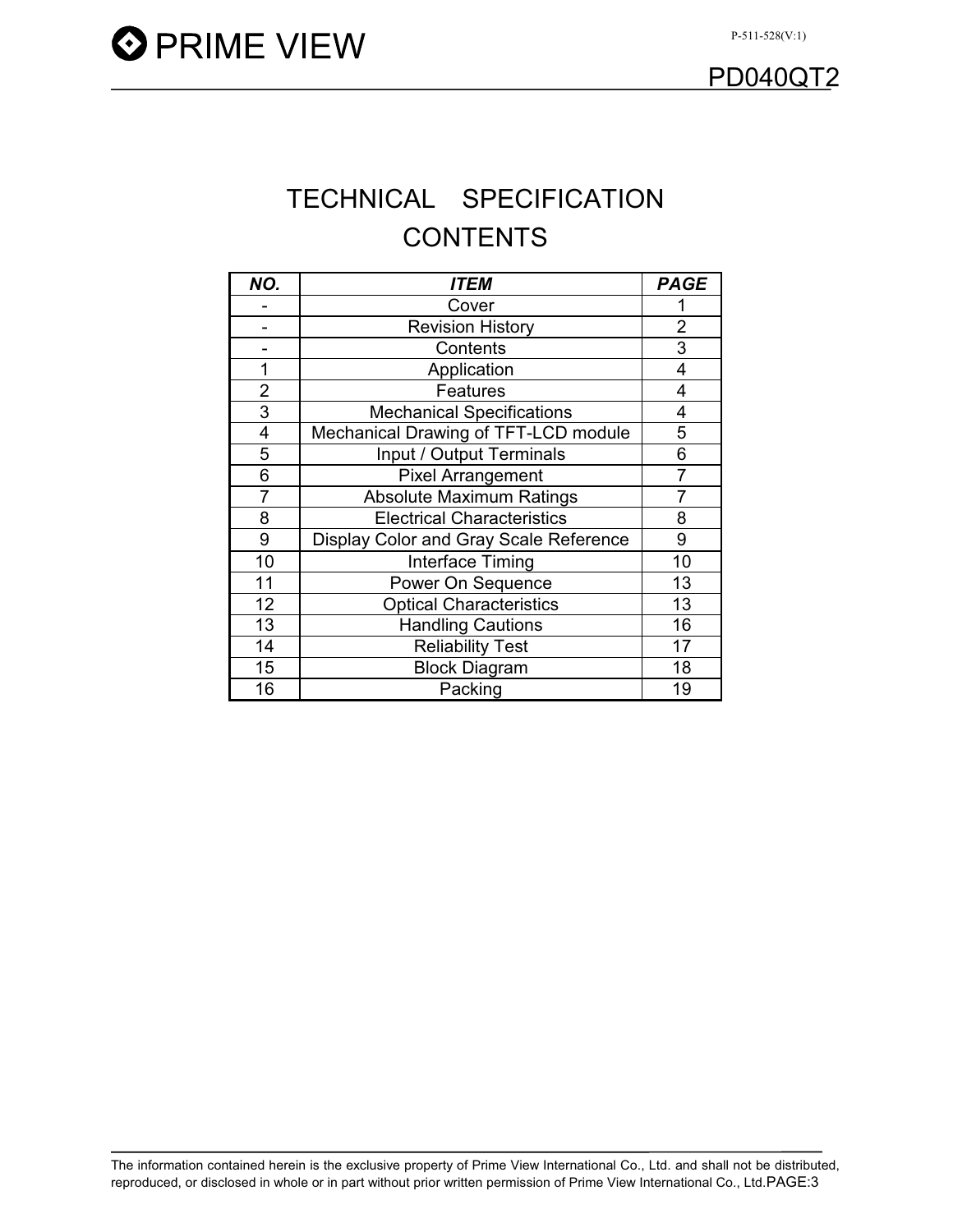P-511-528(V:1)

## **PD040QT**

### 1. Application

This data sheet applies to a color TFT LCD module, PD040QT2.This module applies to OA product(must use Analog to Digital driving board), which requires high quality flat panel display. If you must use in severe reliability environment, please don't extend over PVI's reliability test conditions.

### 2. Features

- . Amorphous silicon TFT LCD panel with LED back-light unit
- . Pixel in stripe configuration
- . Slim and compact, designed for O/A application
- . TTL transmission interface

#### 3. Mechanical Specifications

| <b>Specifications</b>             | Unit               |
|-----------------------------------|--------------------|
| 4 (diagonal)                      | inch               |
| 320×(RGB)×240                     | dot                |
| 81.12 (H) × 60.84 (V)             | mm                 |
| $0.2535(H)\times 0.2535(V)$       | mm                 |
| <b>Stripe</b>                     |                    |
| 262,144                           |                    |
| Anti-Glare +EWV                   |                    |
| 8-LED <sub>s</sub>                |                    |
| 93.00(W)×74.10 (H)×8.30 (D)(typ.) | mm                 |
| 78 <sup>±5</sup>                  | g                  |
| Normally white                    |                    |
| 6                                 | o'clock            |
|                                   | (ref to Note 12-1) |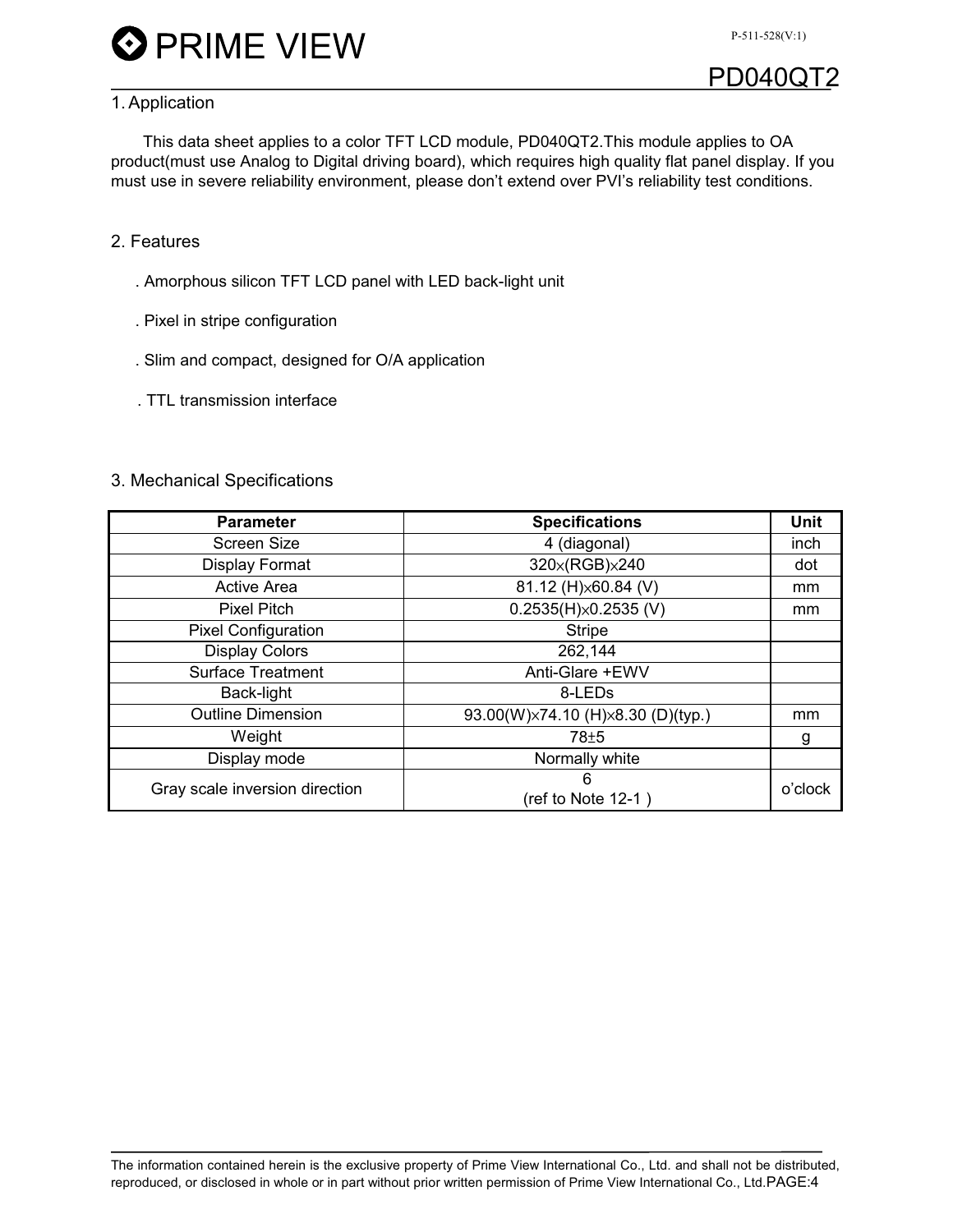## PD040QT2

### 4. Mechanical Drawing of TFT-LCD Module



The information contained herein is the exclusive property of Prime View International Co., Ltd. and shall not be distributed, reproduced, or disclosed in whole or in part without prior written permission of Prime View International Co., Ltd.PAGE:5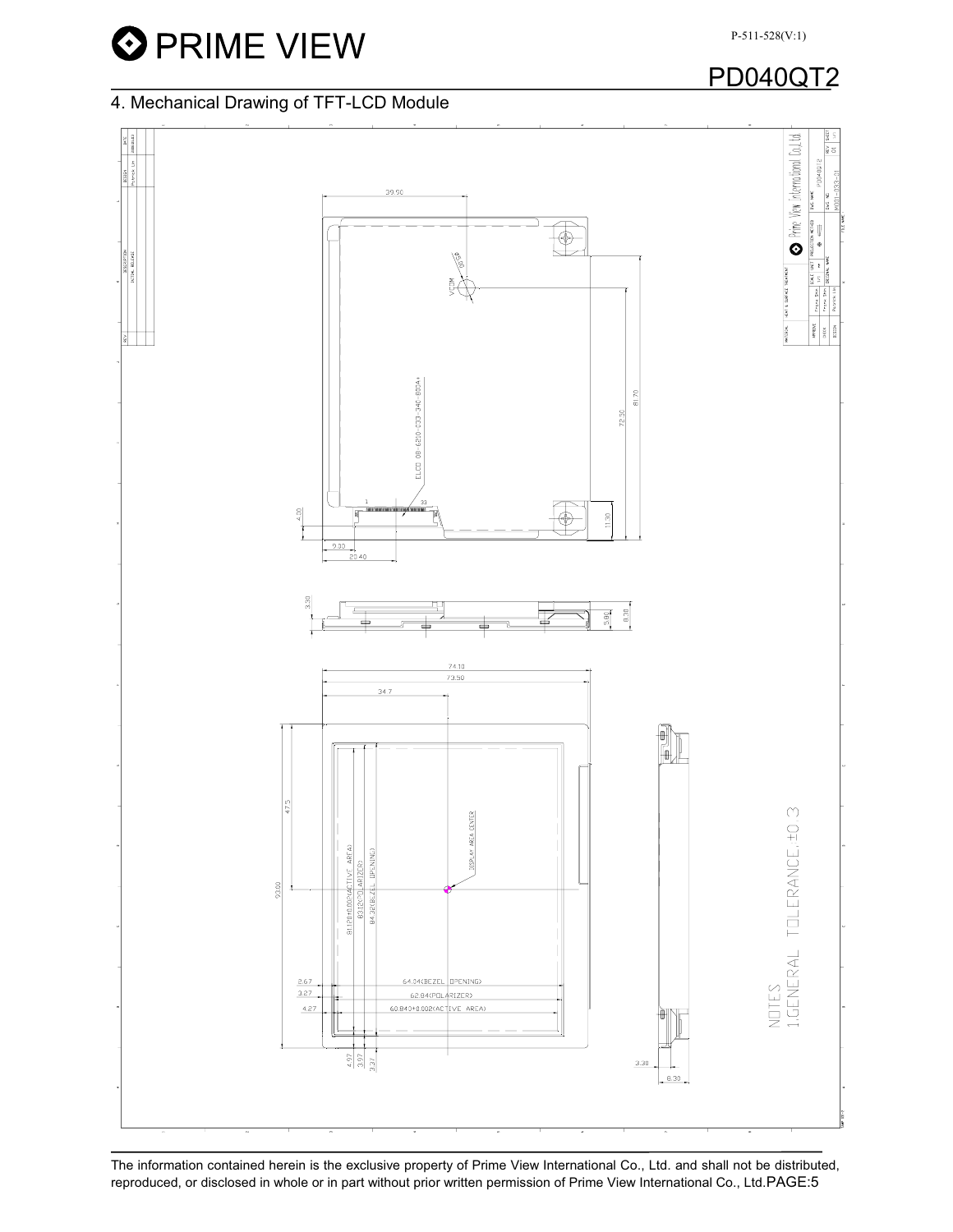

### 5. Input / Output Terminals

#### 5-1) TFT-LCD Panel Driving

Connector type: ELCO 08-6210-033-340-800A+ , PIN No 33 pins, pitch=0.5mm

| Pin No         | Symbol          | I/O                      | <b>Description</b>                                         | <b>Remark</b>        |  |  |
|----------------|-----------------|--------------------------|------------------------------------------------------------|----------------------|--|--|
| 1              | <b>GND</b>      | $\blacksquare$           | <b>GND</b>                                                 |                      |  |  |
| $\overline{2}$ | <b>CK</b>       | I                        | Clock signal for sampling each data signal                 |                      |  |  |
| 3              | Hsync           | $\overline{1}$           | Horizontal synchronous signal(negative)                    |                      |  |  |
| $\overline{4}$ | Vsync           | $\overline{1}$           | Vertical synchronous signal(negative)                      |                      |  |  |
| 5              | <b>GND</b>      | $\overline{a}$           | <b>GND</b>                                                 |                      |  |  |
| 6              | R <sub>0</sub>  |                          | RED data signal(LSB)                                       |                      |  |  |
| $\overline{7}$ | R <sub>1</sub>  | I                        | RED data signal                                            |                      |  |  |
| 8              | R <sub>2</sub>  | I                        | RED data signal                                            |                      |  |  |
| 9              | R <sub>3</sub>  | I                        | RED data signal                                            |                      |  |  |
| 10             | R <sub>4</sub>  | $\overline{1}$           | RED data signal                                            |                      |  |  |
| 11             | R <sub>5</sub>  | I                        | RED data signal(MSB)                                       |                      |  |  |
| 12             | <b>GND</b>      | $\overline{a}$           | <b>GND</b>                                                 |                      |  |  |
| 13             | G <sub>0</sub>  | I                        | GREEN data signal(LSB)                                     |                      |  |  |
| 14             | G <sub>1</sub>  | I                        | <b>GREEN</b> data signal                                   |                      |  |  |
| 15             | G <sub>2</sub>  | I                        | <b>GREEN</b> data signal                                   |                      |  |  |
| 16             | G <sub>3</sub>  | I                        | <b>GREEN</b> data signal                                   |                      |  |  |
| 17             | G4              | I                        | <b>GREEN</b> data signal                                   |                      |  |  |
| 18             | G <sub>5</sub>  | $\overline{1}$           | GREEN data signal(MSB)                                     |                      |  |  |
| 19             | <b>GND</b>      | $\overline{a}$           | <b>GND</b>                                                 |                      |  |  |
| 20             | B <sub>0</sub>  | $\mathbf I$              | Blue data signal(LSB)                                      |                      |  |  |
| 21             | <b>B1</b>       | $\overline{1}$           | Blue data signal                                           |                      |  |  |
| 22             | <b>B2</b>       | I                        | Blue data signal                                           |                      |  |  |
| 23             | B <sub>3</sub>  | $\overline{\phantom{a}}$ | Blue data signal                                           |                      |  |  |
| 24             | <b>B4</b>       | $\mathbf I$              | Blue data signal                                           |                      |  |  |
| 25             | <b>B5</b>       | I                        | Blue data signal(MSB)                                      |                      |  |  |
| 26             | <b>GND</b>      | $\overline{\phantom{0}}$ | <b>GND</b>                                                 |                      |  |  |
| 27             | <b>DENB</b>     | $\mathsf{l}$             | Signal to settle the horizontal display position(positive) | Note5-1              |  |  |
| 28             | $V_{\rm CC}$    | $\overline{\phantom{0}}$ | +3.3V power supply                                         |                      |  |  |
| 29             | $V_{\text{CC}}$ | $\overline{\phantom{0}}$ | +3.3V power supply                                         |                      |  |  |
| 30             |                 |                          | Horizontal display mode select signal                      |                      |  |  |
|                | R/L             | $\mathsf{l}$             | L: Normal, H: Left / Right reverse mode                    | Note <sub>5</sub> -2 |  |  |
| 31             |                 | I                        | Vertical display mode select signal                        |                      |  |  |
|                | U/D             |                          | L: Normal, H: Up/Down reverse mode                         | Note <sub>5</sub> -3 |  |  |
| 32             | LED A           | $\overline{\phantom{a}}$ | <b>LED Power (Anode)</b>                                   |                      |  |  |
| 33             | LED C           | I                        | LED Power (Cathode)                                        |                      |  |  |

Note5-1: The horizontal display start timing is settled in accordance with rising of DENB signal. In case ENAB is fixed "Low", the horizontal start timing is determined as described in 10-2. Don`t keep DENB "High" during operation.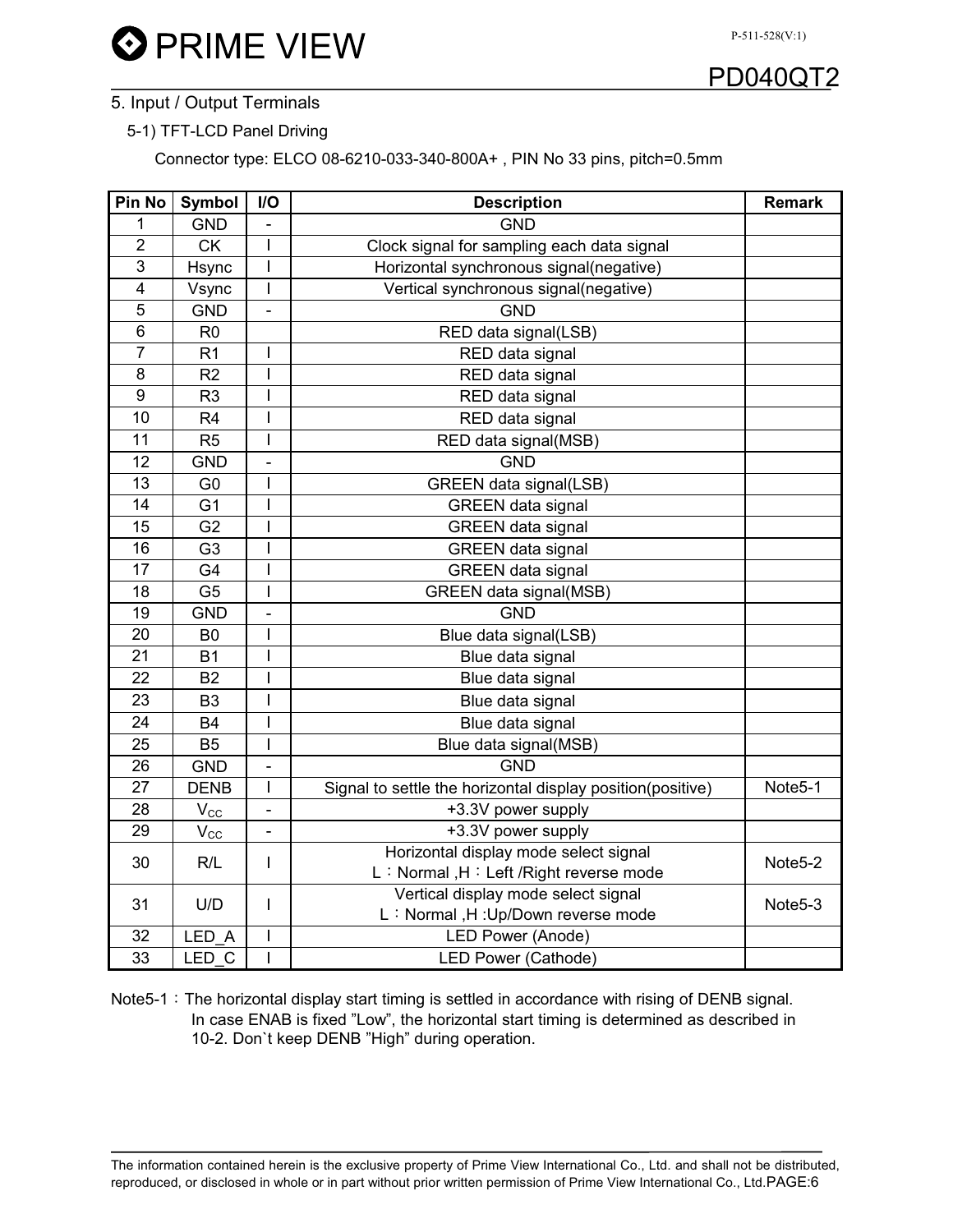



Note 5-2 , 5-3 : The definitions of U/D & R/L

 $U/D(PIN31) = Low RL(PIN30) = Low$   $U/D(PIN31) = High RL (PIN30) = High$ 





### 6. Pixel Arrangement



## 7. Absolute Maximum Ratings: GND=0V, Ta=25℃ Parameters Symbol MIN MAX. Unit Remark  $\begin{array}{c|c|c|c|c|c} \hline \text{Supply Voltage} & V_{\text{CC}} & 0 & 3.6 & V \\ \hline \text{out Signals Voltage} & V_{\text{IN}} & -0.3 & 4 & V \\ \hline \end{array}$

Input Signals Voltage  $\vert$  V<sub>IN</sub>  $\vert$  -0.3  $\vert$  4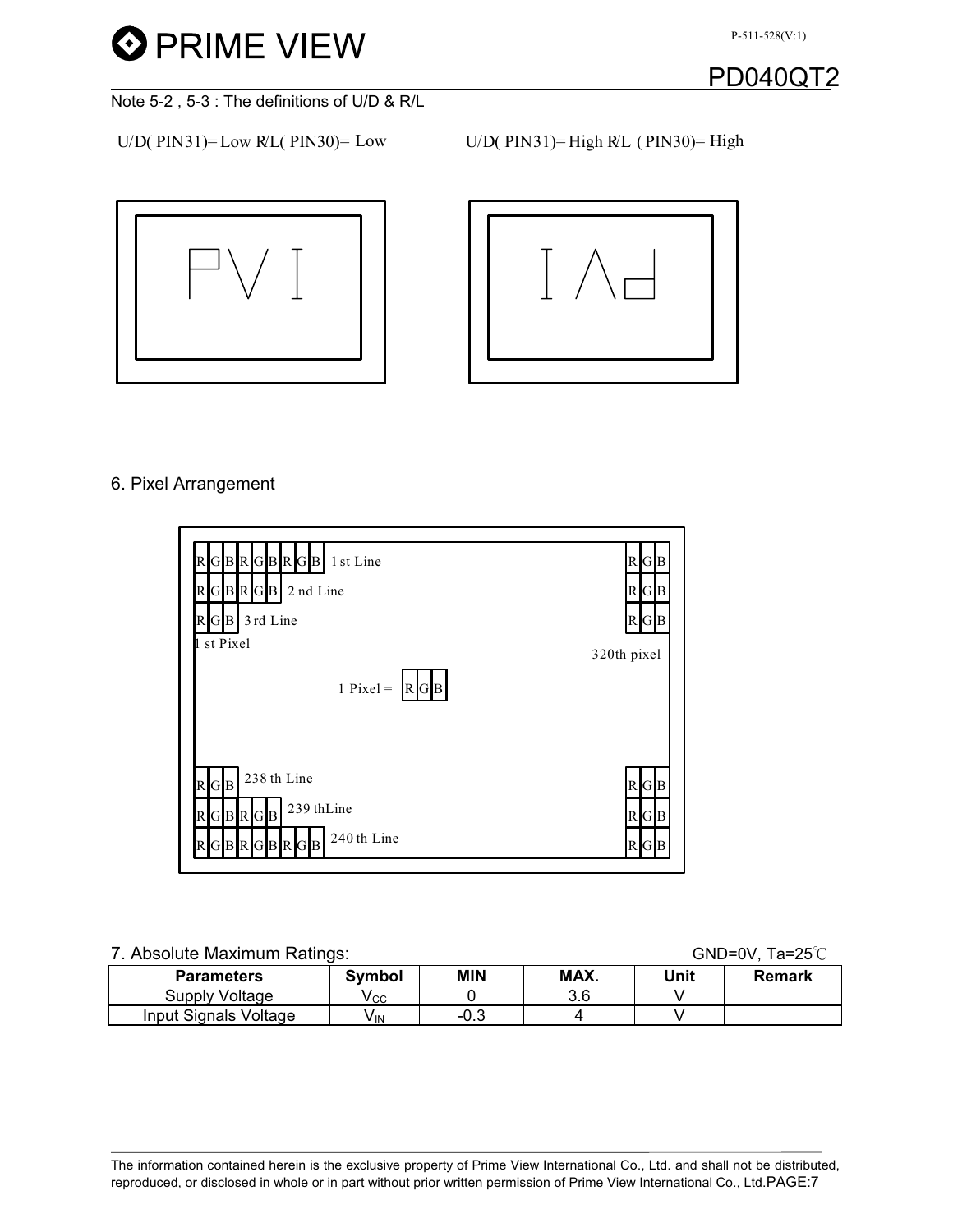### 8. Electrical Characteristics

8-1) Recommended Operating Conditions: GND=0V, Ta=25<sup>°</sup>C

| Item                       |                  | Symbol                   | Min.   | Typ.                     | Max.        | Unit     | <b>Remark</b> |
|----------------------------|------------------|--------------------------|--------|--------------------------|-------------|----------|---------------|
| Supply Voltage             | $V_{\rm CC}$     | 3.0                      | 3.3    | 3.6                      |             |          |               |
| <b>Current Dissipation</b> | $I_{\rm CC}$     | $\overline{\phantom{a}}$ | 50     |                          | mA          | Note 8-1 |               |
| Total power consumption    | Pcc              | 150                      | 165    | 180                      | mW          |          |               |
| Digital input voltage      | High Level       | $V_{\text{IH}}$          | 0.7Vcc | $\blacksquare$           | $0.3$ $Vcc$ |          |               |
|                            | Low Level        | $V_{IL}$                 |        | $\overline{\phantom{a}}$ | Vcc         |          |               |
| V <sub>com</sub> Voltage   | $V_{\text{com}}$ | $\blacksquare$           | 4      |                          |             |          |               |

Note 8-1 : To test the current dissipation of  $V_{CC}$ , using the "color bars" testing pattern shown as below.

|  | $\overline{2}$ | 3 |  | 5 | 6 |  | 8 | 2.<br>3.<br>4.<br>5.<br>6.<br>7.<br>8. | White<br>Yellow<br>Cyan<br>Green<br>Magenta<br>Red<br><b>Blue</b><br><b>Black</b> |
|--|----------------|---|--|---|---|--|---|----------------------------------------|-----------------------------------------------------------------------------------|
|--|----------------|---|--|---|---|--|---|----------------------------------------|-----------------------------------------------------------------------------------|

I<sub>DD</sub> current dissipation testing pattern

#### 7-2) Recommended Driving Condition for Back Light Tation of Tames Tames Tames Tames Tames Tames Tames Tames Tames Tames Tames Tames Tames Tames Tames Tames Tames Tames Tames Tames Tames Tames Tames Tames Tames Tames Tames

| Parameter                          | Svmbol           | Min.                     | $TVD$ . | Max.                       | Jnit | Remark               |
|------------------------------------|------------------|--------------------------|---------|----------------------------|------|----------------------|
| Supply voltage of LED backlight    | V <sub>LED</sub> | -                        |         | $^{\prime}$ 14 $^{\prime}$ |      | Note 7-2             |
| Supply current of LED backlight    | <b>ILED</b>      | $\overline{\phantom{a}}$ | 20      | ۰                          | mA   | <b>Note 7-3</b>      |
| <b>Backlight Power Consumption</b> | LED <sup>1</sup> | $\overline{\phantom{0}}$ |         | 560                        | mW   | Note $7-2 \cdot 7-4$ |

Note  $7-2$ :  $I_{LED} = 20mA$ , constant current

Note 7-3 : The LED driving condition is defined for each LED module. (4 LED Serial)

Input current =  $20mA * 2 = 40mA$ Note 7-4 :  $P_{LED} = V_{LED-1} * I_{LED-1} + V_{LED-2} * I_{LED-2}$ Cathode VLED-1 VLED2 Anode

PD0400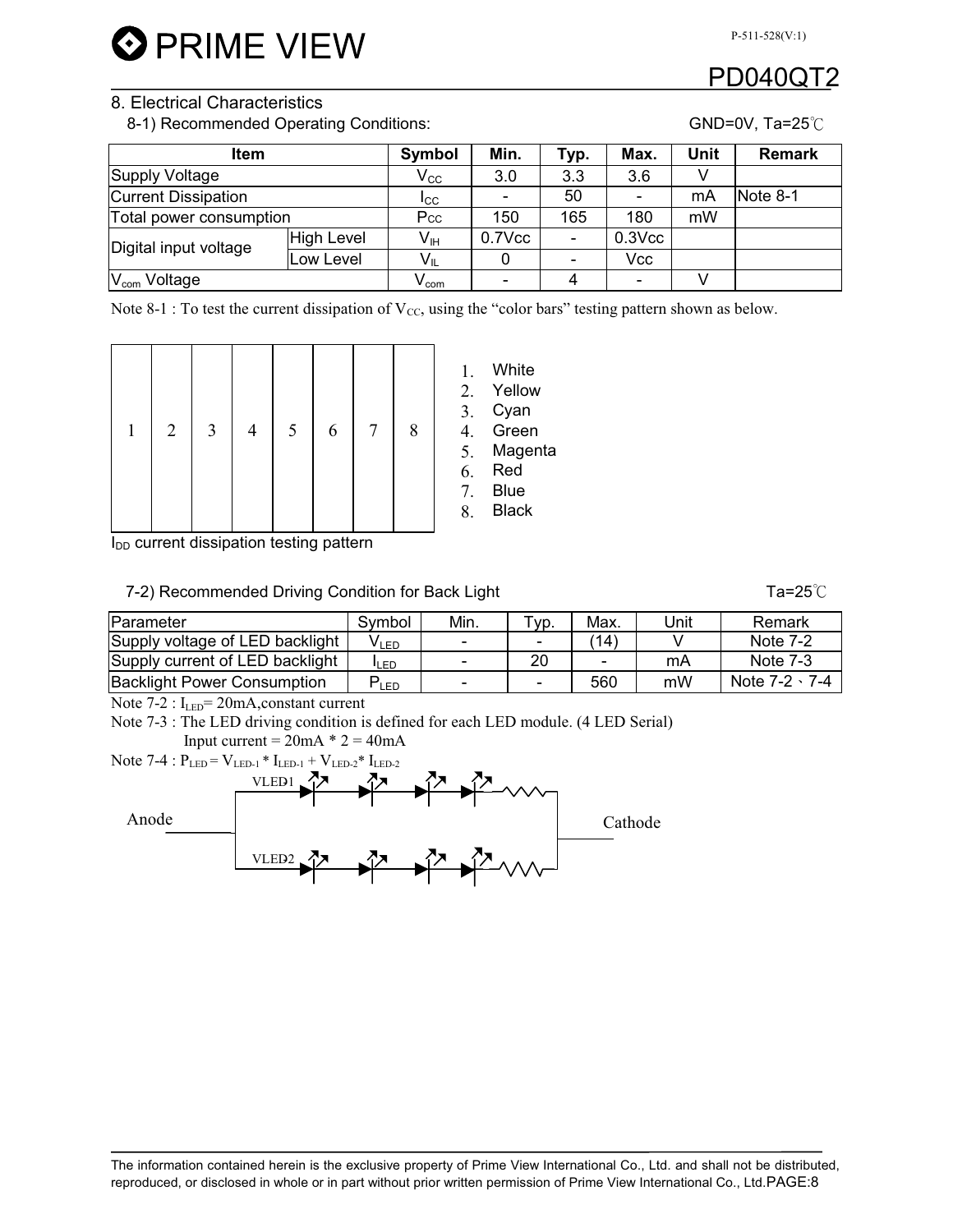### 9. Display Color and Gray Scale Reference

| <b>Input Color Data</b> |                  |                |                |                |                |                |                |                |              |                |              |                |                |              |              |              |              |                |              |  |
|-------------------------|------------------|----------------|----------------|----------------|----------------|----------------|----------------|----------------|--------------|----------------|--------------|----------------|----------------|--------------|--------------|--------------|--------------|----------------|--------------|--|
|                         | Color            |                |                |                | Red            |                |                |                |              |                | Green        |                |                |              |              |              | <b>Blue</b>  |                |              |  |
|                         |                  | R <sub>5</sub> | R4             | R <sub>3</sub> | R <sub>2</sub> | R <sub>1</sub> | R <sub>0</sub> | G <sub>5</sub> | G4           | G <sub>3</sub> | G2           | G <sub>1</sub> | G <sub>0</sub> | <b>B5</b>    | <b>B4</b>    | <b>B3</b>    | <b>B2</b>    | <b>B1</b>      | <b>B0</b>    |  |
|                         | <b>Black</b>     | $\mathbf 0$    | 0              | $\mathbf 0$    | $\mathbf 0$    | $\pmb{0}$      | $\pmb{0}$      | $\pmb{0}$      | $\mathbf 0$  | $\mathbf 0$    | $\mathbf 0$  | $\mathbf 0$    | $\pmb{0}$      | $\mathbf 0$  | $\mathbf 0$  | $\pmb{0}$    | $\mathbf 0$  | $\mathbf 0$    | $\pmb{0}$    |  |
|                         | Red (63)         | 1              | $\mathbf 1$    | $\mathbf{1}$   | $\mathbf 1$    | $\mathbf 1$    | 1              | $\pmb{0}$      | $\mathbf 0$  | $\mathbf 0$    | $\mathbf 0$  | $\pmb{0}$      | $\pmb{0}$      | $\mathbf 0$  | $\pmb{0}$    | $\pmb{0}$    | $\pmb{0}$    | $\mathbf 0$    | $\mathbf 0$  |  |
| Basic                   | Green 63)        | 0              | 0              | $\mathbf 0$    | $\mathbf 0$    | $\mathbf 0$    | $\pmb{0}$      | $\mathbf{1}$   | $\mathbf{1}$ | $\mathbf{1}$   | $\mathbf{1}$ | $\mathbf{1}$   | $\mathbf{1}$   | $\mathbf 0$  | $\pmb{0}$    | $\pmb{0}$    | 0            | $\mathbf 0$    | 0            |  |
| Colors                  | <b>Blue (63)</b> | 0              | 0              | 0              | 0              | $\mathbf 0$    | $\mathbf 0$    | 0              | $\mathbf 0$  | $\pmb{0}$      | 0            | $\mathbf 0$    | $\pmb{0}$      | $\mathbf{1}$ | $\mathbf{1}$ | $\mathbf{1}$ | 1            | 1              | 1            |  |
|                         | Cyan             | 0              | 0              | 0              | 0              | 0              | 0              | 1              | 1            | 1              | 1            | 1              | 1              | 1            | 1            | 1            | 1            | 1              | 1            |  |
|                         | Magenta          | $\mathbf 1$    | $\mathbf{1}$   | $\mathbf{1}$   | 1              | 1              | 1              | $\mathbf 0$    | $\mathbf 0$  | 0              | $\mathbf{0}$ | 0              | 0              | 1            | $\mathbf{1}$ | $\mathbf{1}$ | $\mathbf{1}$ | $\mathbf{1}$   | 1            |  |
|                         | Yellow           | 1              | $\mathbf{1}$   | $\mathbf 1$    | 1              | 1              | 1              | 1              | $\mathbf{1}$ | $\mathbf{1}$   | $\mathbf{1}$ | 1              | 1              | $\mathbf 0$  | 0            | $\mathbf 0$  | 0            | $\mathbf 0$    | 0            |  |
|                         | White            | 1              | 1              | $\mathbf 1$    | 1              | 1              | 1              | $\mathbf{1}$   | $\mathbf{1}$ | 1              | 1            | 1              | 1              | 1            | 1            | $\mathbf{1}$ | 1            | $\mathbf{1}$   | 1            |  |
|                         | Red (00)         | 0              | 0              | 0              | 0              | 0              | 0              | 0              | 0            | 0              | 0            | 0              | 0              | 0            | 0            | 0            | 0            | 0              | 0            |  |
|                         | Red (01)         | 0              | 0              | 0              | $\Omega$       | 0              | 1              | $\mathbf 0$    | $\mathbf 0$  | 0              | $\mathbf{0}$ | $\mathbf{0}$   | 0              | $\mathbf 0$  | 0            | 0            | 0            | $\mathbf 0$    | 0            |  |
|                         | Red (02)         | 0              | $\mathbf 0$    | $\Omega$       | $\mathbf 0$    | 1              | $\pmb{0}$      | $\pmb{0}$      | $\Omega$     | $\mathbf 0$    | $\Omega$     | 0              | $\mathbf 0$    | $\Omega$     | $\mathbf 0$  | 0            | 0            | $\Omega$       | $\Omega$     |  |
| Red                     | Darker           |                |                |                |                |                |                |                |              |                |              |                |                |              |              |              |              |                |              |  |
|                         |                  |                |                |                |                |                | ↓              |                |              |                |              |                |                | ↓            | ↓            | ↓            | ↓            |                |              |  |
|                         | <b>Brighter</b>  |                |                |                |                |                |                |                |              |                |              |                |                |              |              |              |              |                |              |  |
|                         | Red (61)         | 1              | $\mathbf 1$    | $\mathbf 1$    | $\mathbf{1}$   | 0              | 1              | 0              | 0            | 0              | 0            | 0              | $\mathbf 0$    | 0            | 0            | 0            | 0            | 0              | 0            |  |
|                         | Red (62)         | 1              | $\mathbf{1}$   | $\mathbf 1$    | 1              | 1              | $\pmb{0}$      | $\pmb{0}$      | $\mathbf 0$  | $\mathbf 0$    | $\mathbf 0$  | $\mathbf 0$    | $\mathbf 0$    | $\mathbf 0$  | 0            | $\mathbf 0$  | $\mathbf 0$  | $\mathbf 0$    | $\mathbf 0$  |  |
|                         | Red (63)         | 1              | $\mathbf 1$    | $\mathbf{1}$   | 1              | 1              | 1              | $\mathbf 0$    | $\mathbf 0$  | $\mathbf 0$    | $\mathbf 0$  | $\mathbf 0$    | $\pmb{0}$      | $\mathbf 0$  | $\mathbf 0$  | $\pmb{0}$    | $\pmb{0}$    | $\mathbf 0$    | $\mathbf 0$  |  |
|                         | Green (00)       | 0              | 0              | 0              | 0              | 0              | 0              | $\pmb{0}$      | $\mathbf 0$  | 0              | 0            | 0              | 0              | 0            | 0            | 0            | 0            | 0              | $\mathbf 0$  |  |
|                         | Green (01)       | 0              | 0              | 0              | $\mathbf 0$    | $\mathbf 0$    | $\mathbf 0$    | $\mathbf 0$    | $\mathbf 0$  | $\mathbf 0$    | 0            | $\mathbf{0}$   | $\mathbf{1}$   | $\mathbf 0$  | 0            | 0            | 0            | $\overline{0}$ | $\mathbf 0$  |  |
|                         | Green (02)       | 0              | $\mathbf{0}$   | 0              | 0              | 0              | $\mathbf 0$    | $\mathbf 0$    | $\mathbf 0$  | $\mathbf 0$    | 0            | 1              | $\mathbf 0$    | $\mathbf 0$  | $\mathbf 0$  | $\Omega$     | 0            | 0              | $\mathbf 0$  |  |
| Green                   | Darker           |                |                |                |                |                |                |                |              |                |              |                |                |              |              |              |              |                |              |  |
|                         |                  | ↓              | ↓              |                |                | ↓              | ↓              |                | ↓            | ↓              | ↓            | ↓              |                | ↓            | ↓            | ↓            | ↓            |                |              |  |
|                         | <b>Brighter</b>  |                |                |                |                |                |                |                |              |                |              |                |                |              |              |              |              |                |              |  |
|                         | Green (61)       | $\pmb{0}$      | 0              | 0              | 0              | 0              | $\pmb{0}$      | 1              | 1            | 1              | $\mathbf{1}$ | 0              | 1              | 0            | 0            | 0            | 0            | 0              | 0            |  |
|                         | Green (62)       | 0              | $\mathbf{0}$   | 0              | 0              | 0              | $\Omega$       | $\mathbf{1}$   | $\mathbf{1}$ | 1              | $\mathbf{1}$ | 1              | 0              | $\mathbf 0$  | 0            | 0            | $\mathbf{0}$ | 0              | 0            |  |
|                         | Green (63)       | 0              | $\mathbf 0$    | 0              | $\pmb{0}$      | $\mathbf 0$    | $\pmb{0}$      | $\mathbf{1}$   | $\mathbf{1}$ | 1              | $\mathbf{1}$ | 1              | $\mathbf 1$    | $\mathbf 0$  | $\mathbf 0$  | 0            | 0            | $\mathbf 0$    | 0            |  |
|                         | <b>Blue (00)</b> | $\mathbf 0$    | 0              | 0              | 0              | 0              | 0              | $\mathbf 0$    | $\pmb{0}$    | 0              | 0            | 0              | 0              | 0            | $\pmb{0}$    | 0            | 0            | 0              | 0            |  |
|                         | <b>Blue (01)</b> | $\mathbf 0$    | 0              | $\mathbf 0$    | $\mathbf 0$    | $\mathbf 0$    | $\pmb{0}$      | $\mathbf 0$    | $\mathbf 0$  | 0              | $\mathbf 0$  | $\mathbf 0$    | $\mathbf 0$    | $\mathbf 0$  | $\mathbf 0$  | $\mathbf 0$  | $\pmb{0}$    | $\mathbf 0$    | 1            |  |
|                         | <b>Blue (02)</b> | $\mathbf 0$    | $\mathbf{0}$   | $\mathbf 0$    | $\Omega$       | $\mathbf{0}$   | 0              | $\mathbf 0$    | $\mathbf 0$  | $\overline{0}$ | $\mathbf{0}$ | $\mathbf 0$    | $\mathbf{0}$   | $\Omega$     | $\mathbf 0$  | $\mathbf{0}$ | $\Omega$     | 1              | 0            |  |
| <b>Blue</b>             | Darker           |                |                |                |                |                |                |                |              |                |              |                |                |              |              |              |              |                |              |  |
|                         |                  | ↓              | ↓              | ↓              | ↓              | ↓              | ↓              | ↓              | ↓            | ↓              | ↓            | ↓              | ↓              | ↓            | ↓            | ↓            | ↓            | ↓              |              |  |
|                         | <b>Brighter</b>  |                |                |                |                |                |                |                |              |                |              |                |                |              |              |              |              |                |              |  |
|                         | <b>Blue (61)</b> | 0              | 0              | 0              | 0              | 0              | 0              | $\pmb{0}$      | $\mathbf 0$  | 0              | 0            | 0              | 0              | 1            | 1            | 1            | 1            | 0              | 1            |  |
|                         | <b>Blue (62)</b> | $\mathbf 0$    | 0              | 0              | 0              | $\mathbf 0$    | 0              | 0              | $\mathbf 0$  | 0              | $\mathbf{0}$ | 0              | $\mathbf 0$    | 1            | $\mathbf 1$  | 1            | 1            | 1              | 0            |  |
|                         | <b>Blue (63)</b> | 0              | $\overline{0}$ | $\overline{0}$ | $\overline{0}$ | $\mathbf 0$    | $\mathbf 0$    | $\mathbf 0$    | 0            | $\overline{0}$ | $\mathbf 0$  | $\mathbf 0$    | 0              | $\mathbf{1}$ | $\mathbf{1}$ | $\mathbf{1}$ | $\mathbf{1}$ | $\mathbf{1}$   | $\mathbf{1}$ |  |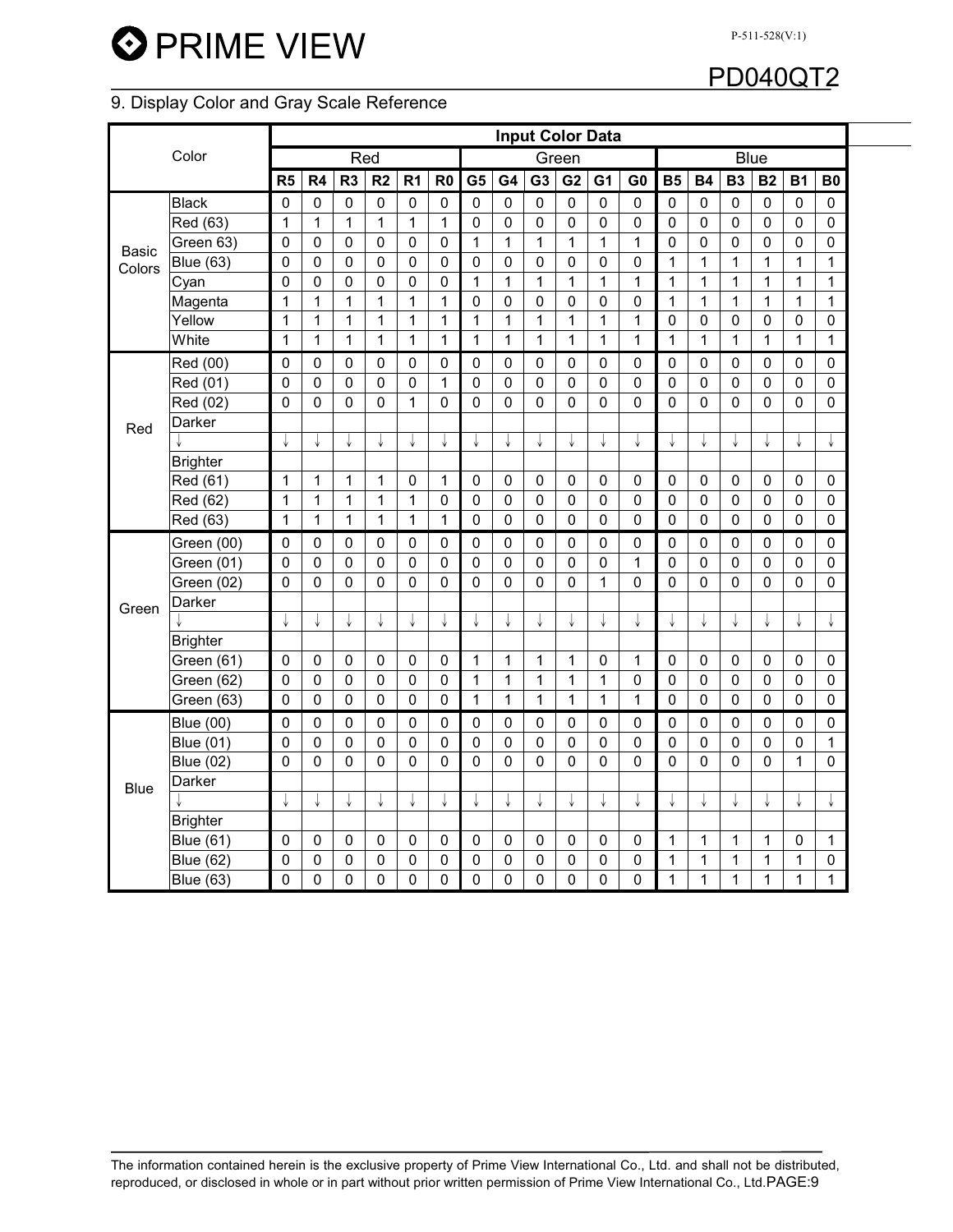P-511-528(V:1)



## 10. Interface Timing

10-1) Timing Parameters

AC Electrical Characteristics ( $V_{CC}$  =+3.3V,GND=0V,Ta=25°C)

|              |                               | Symbol         | Min.                     | Typ.                     | Max.                     | <b>Unit</b>    |
|--------------|-------------------------------|----------------|--------------------------|--------------------------|--------------------------|----------------|
| Power supply |                               | <b>VCC</b>     | 3.0                      | 3.3                      | 3.6                      | $\vee$         |
| <b>CLK</b>   | Frequency                     | 1/tc           | $\overline{\phantom{0}}$ | 6.3                      | 7.0                      | <b>MHz</b>     |
|              |                               | tc             | $\overline{\phantom{a}}$ | 50                       | $\overline{\phantom{0}}$ | ns             |
|              | Period                        | Hp             | $\overline{\phantom{a}}$ | 63.6                     | $\overline{\phantom{0}}$ | <b>us</b>      |
|              |                               |                | $\overline{\phantom{a}}$ | 400                      | $\overline{\phantom{a}}$ | tc             |
|              | Display period                | Hdp            | $\overline{a}$           | 320                      | $\overline{\phantom{0}}$ | tc             |
| <b>HSYNC</b> | Pulse width                   | Hpw            | 5                        | 30                       | $\overline{\phantom{0}}$ | tc             |
|              | Back-porch                    | Hbp            | $\overline{\phantom{0}}$ | $\overline{38}$          | $\overline{\phantom{0}}$ | tc             |
|              | Front-porch                   | Hfp            | $\overline{\phantom{a}}$ | 12                       | $\overline{\phantom{0}}$ | tc             |
|              | Hpw+Hbp                       |                |                          | 68                       | $\overline{a}$           | tc             |
|              | Hsync-CLK                     | <b>Hhc</b>     | 10                       |                          | Tc-10                    | ns             |
|              | Period                        | Vp             | $\overline{\phantom{0}}$ | 16.8                     |                          | ms             |
|              |                               |                | $\overline{\phantom{a}}$ | 262                      | 288                      | Hp             |
|              | Display period                | Vdp            | $\blacksquare$           | 240                      | $\overline{\phantom{0}}$ | Hp             |
| <b>VSYNC</b> | Pulse width                   | Vpw            | $\blacksquare$           | 3                        | $\blacksquare$           | Hp             |
|              | Back-porch                    | Vbp            | $\overline{\phantom{a}}$ | $\overline{15}$          | $\overline{\phantom{0}}$ | Hp             |
|              | Front-porch                   | Vfp            | $\overline{\phantom{a}}$ | $\overline{6}$           | $\overline{\phantom{a}}$ | Hp             |
|              | Vpw+Vbp                       |                |                          | $\overline{18}$          |                          | Hp             |
|              | Horizontal scanning<br>period | T <sub>1</sub> |                          | 400                      |                          | tc             |
| <b>DENB</b>  | Horizontal display<br>period  | T <sub>2</sub> |                          | 320                      |                          | tc             |
|              | Vertical display<br>period    | T <sub>3</sub> |                          | 240                      |                          | T <sub>1</sub> |
|              | Frame cycling<br>period       | T <sub>4</sub> |                          | 262                      | 288                      | T1             |
| R, G, B      | <b>CLK-DATA</b>               | <b>Dcd</b>     | 10                       | $\overline{\phantom{0}}$ | $\blacksquare$           | ns             |
|              | DATA-CLK                      | <b>Ddc</b>     | 8                        | $\overline{a}$           | $\blacksquare$           | ns             |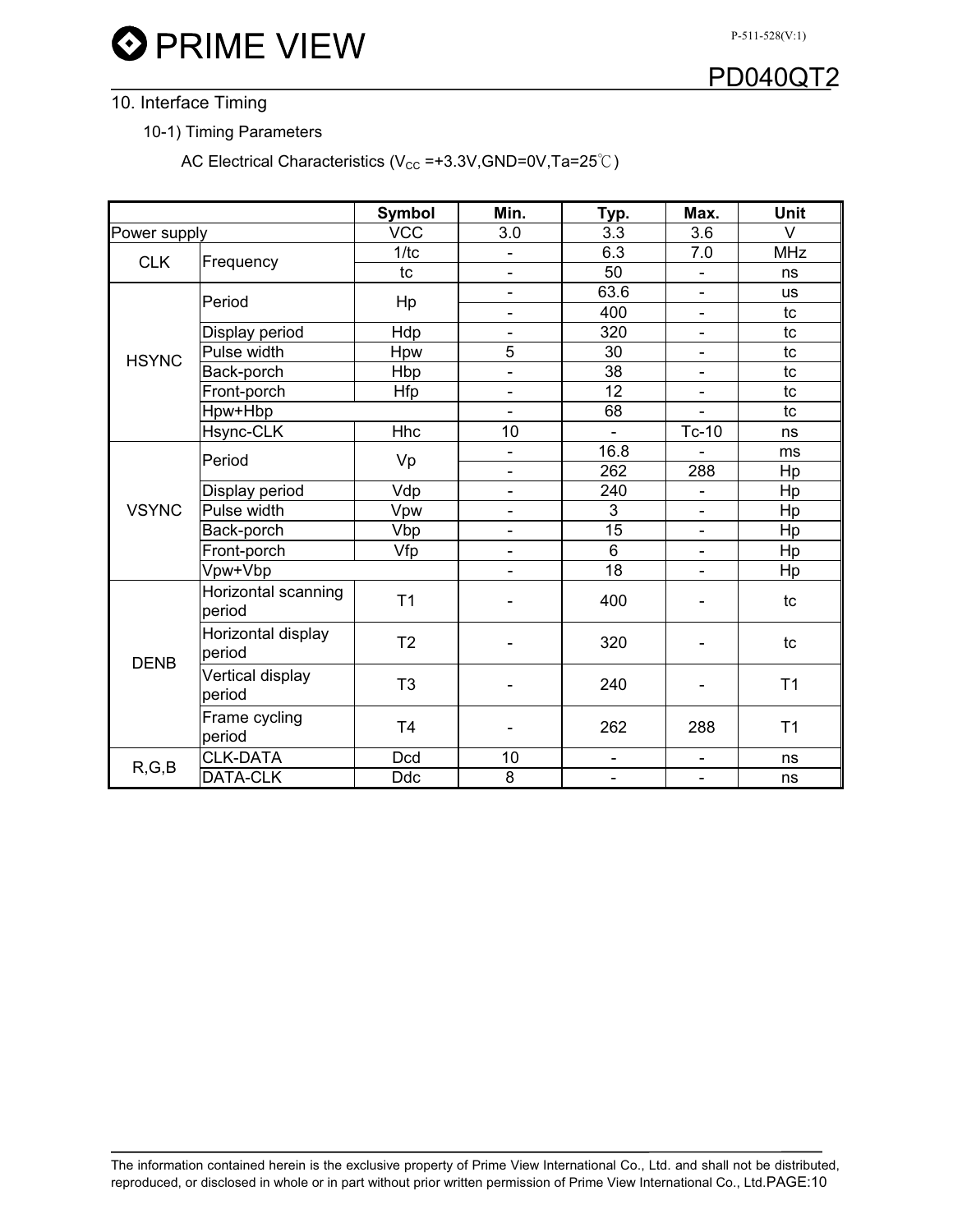

## 10-2) Timing Diagram

a.1 Input signal range



### a.2 HSYNC timing



### a.3 CLK,HSYNC relationship

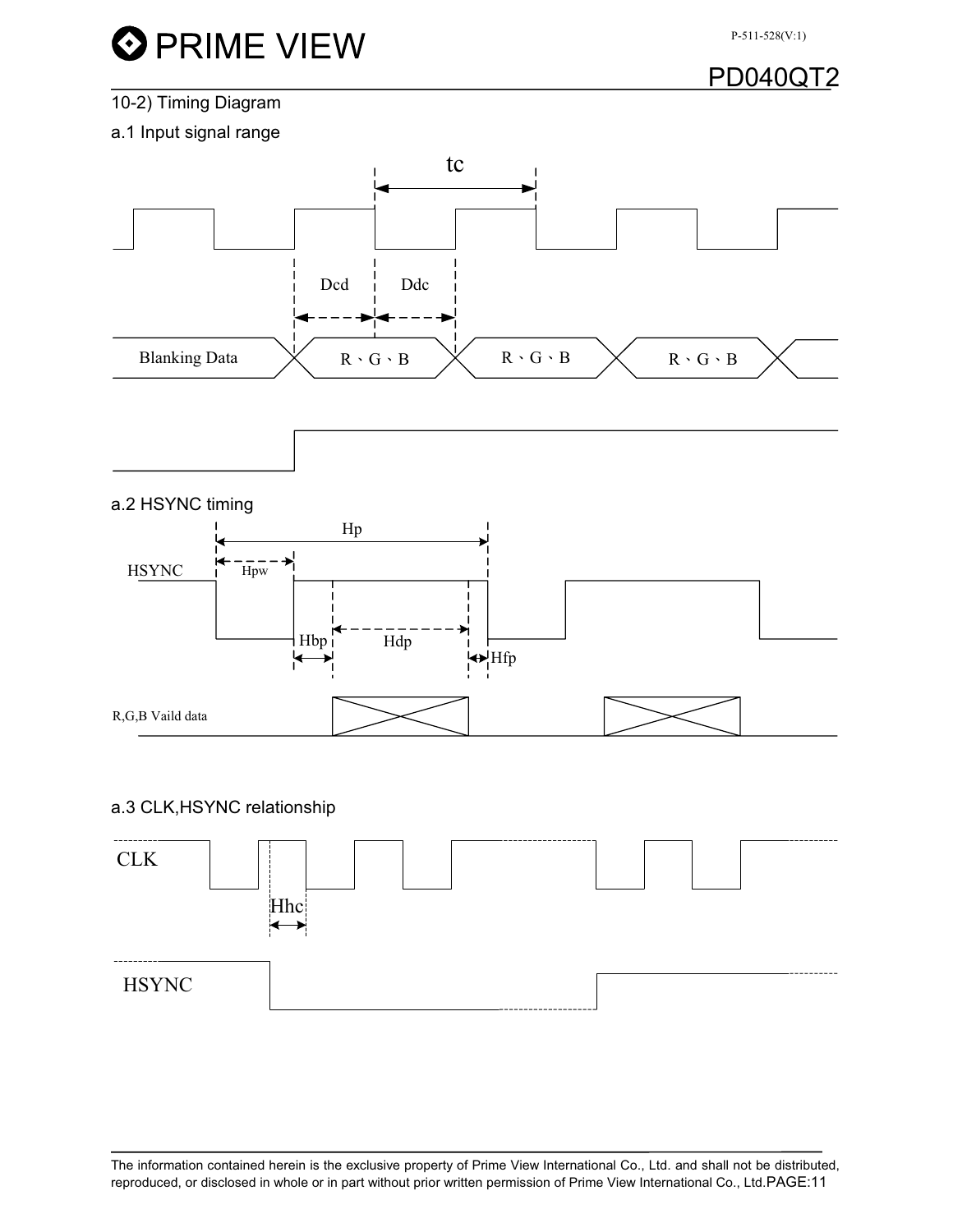

#### a.4 VSYNC timing



### a.5 DENB timing

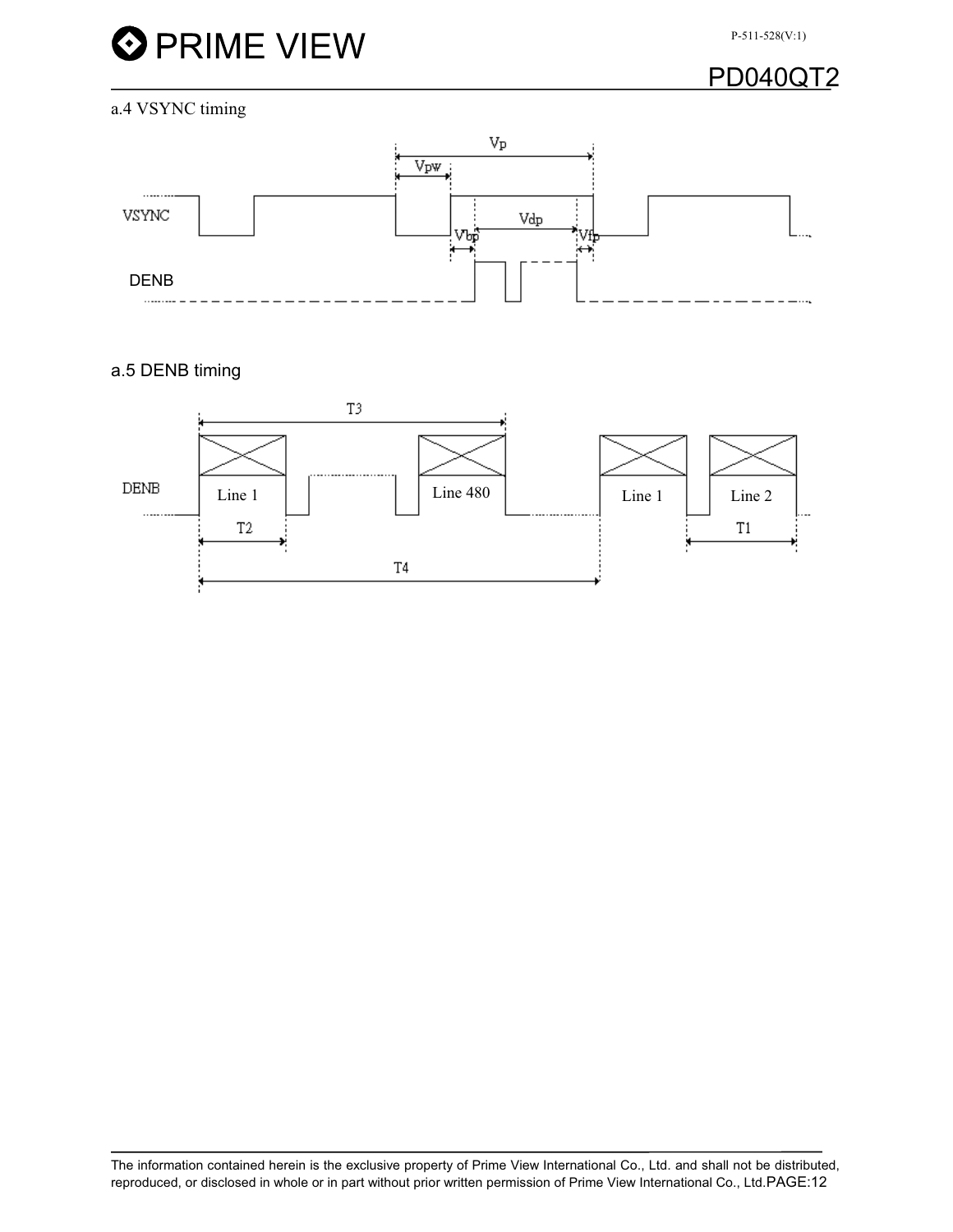P-511-528(V:1)

## PD040QT2

## 11. Power On Sequence



- 1.  $0 < t1 \leq 20$ ms
- 2.  $0 < t2 \le 50$ ms
- 3.  $0 < t3 \le 1s$

### 12. Optical Characteristics

12-1) Specification:  $\text{Ta} = 25^{\circ}C$ 

| <b>Parameter</b>          |                      | Symbol                   | <b>Condition</b>              | MIN.  | TYP.  | MAX.  | Unit     | <b>Remarks</b> |
|---------------------------|----------------------|--------------------------|-------------------------------|-------|-------|-------|----------|----------------|
|                           | Horizontal           | $\theta$ 21, $\theta$ 22 |                               | 75    | 80    | ---   | deg      |                |
| <b>Viewing Angle</b>      | Vertical             | $\theta$ 12              | $CR \ge 10$                   | 45    | 50    | ---   | deg      | Note 12-1      |
|                           |                      | $\theta$ 11              |                               | 55    | 60    | ---   | deg      |                |
| <b>Contrast Ratio</b>     |                      | <b>CR</b>                | At optimized<br>Viewing angle | 200   | 400   | ---   |          | Note 12-2      |
| Luminance                 |                      |                          | $\theta = 0^{\circ}$          | 300   | 350   | $---$ | $cd/m^2$ |                |
| <b>White Chromaticity</b> |                      | X                        | $\theta = 0^{\circ}$          | 0.26  | 0.30  | 0.34  |          |                |
|                           |                      | ٧                        | $\theta = 0^{\circ}$          | 0.29  | 0.33  | 0.37  |          |                |
| Response time             | <b>Rise</b>          | Tr                       | $\theta = 0^{\circ}$          | ---   | 15    | 30    | ms       | Note 12-3      |
|                           | Fall                 | Τf                       |                               | ---   | 25    | 50    | ms       |                |
| Uniformity                |                      | U                        |                               | 75    | 80    | ---   | $\%$     | Note 12-5      |
| <b>Cross Talk Ratio</b>   |                      | <b>CTK</b>               |                               | ---   |       | 3.5   | $\%$     | Note 12-6      |
|                           | <b>LED Life Time</b> |                          | $+25^{\circ}$ C               | 20000 | 30000 | ---   | hrs      | Note 12-4      |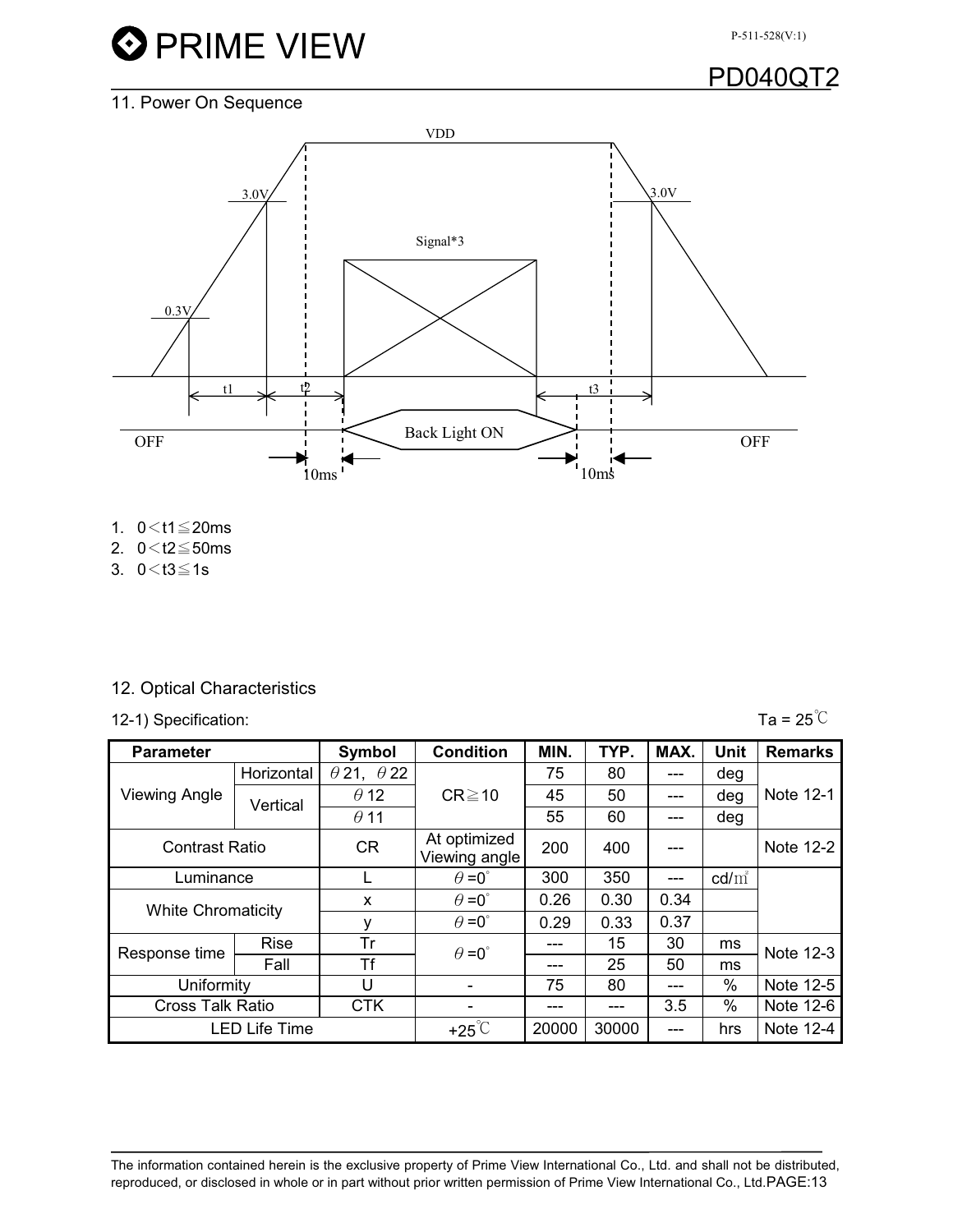

**PD0400** 

Note 12-1 : The definitions of viewing angles



Note 12-3 : The definition of response time :



Note 12-4 : The "LED Life time " is defined as the module brightness decrease to 50% original Brightness that the ambient temperature is  $25^{\circ}$  and  $I_{LED} = 40$ mA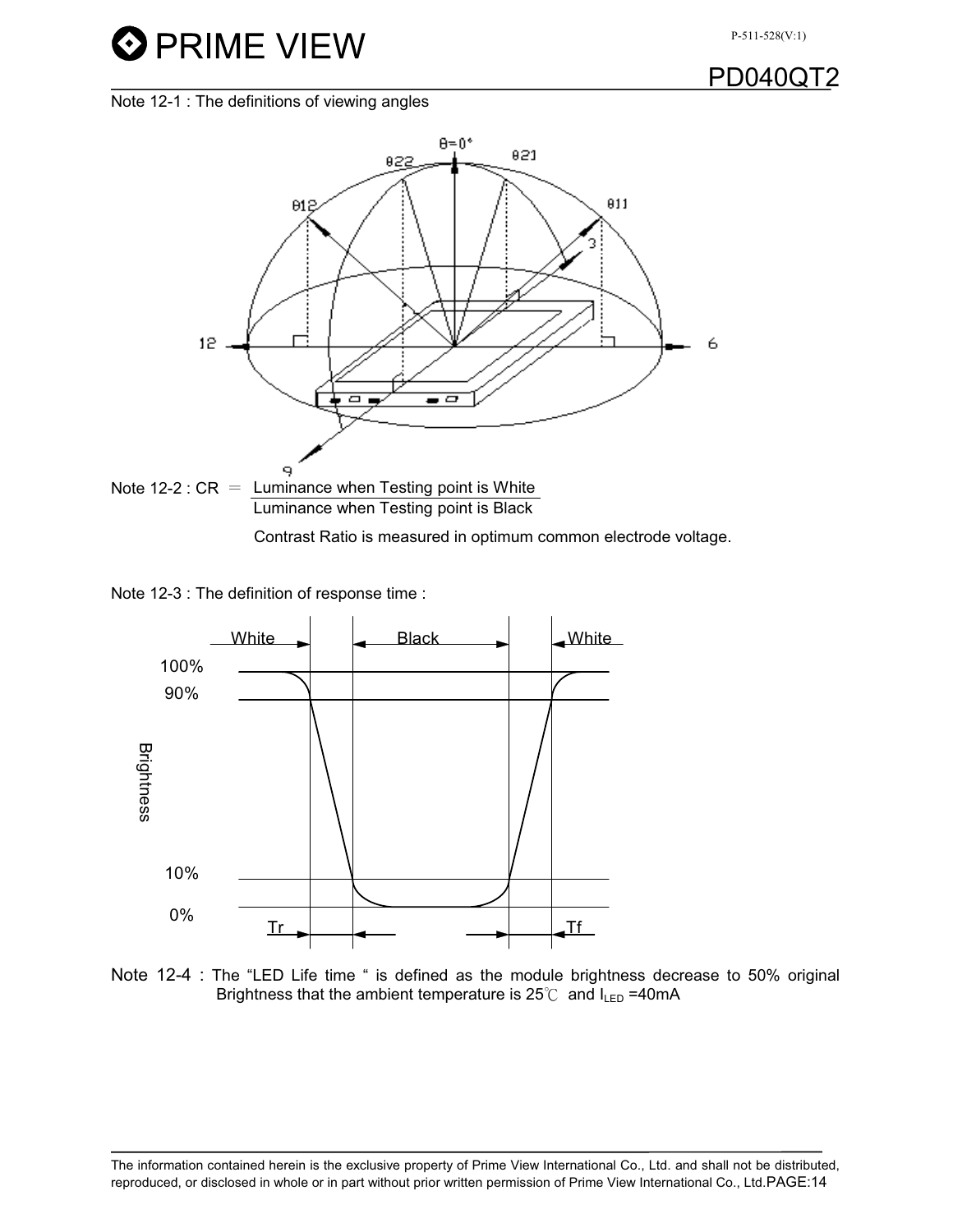

Note 12-5: The uniformity of LCD is defined as



 Luminance meter : BM-5A or BM-7 fast(TOPCON) Measurement distance : 500 mm +/- 50 mm Ambient illumination : < 1 Lux Measuring direction : Perpendicular to the surface of module The test pattern is white

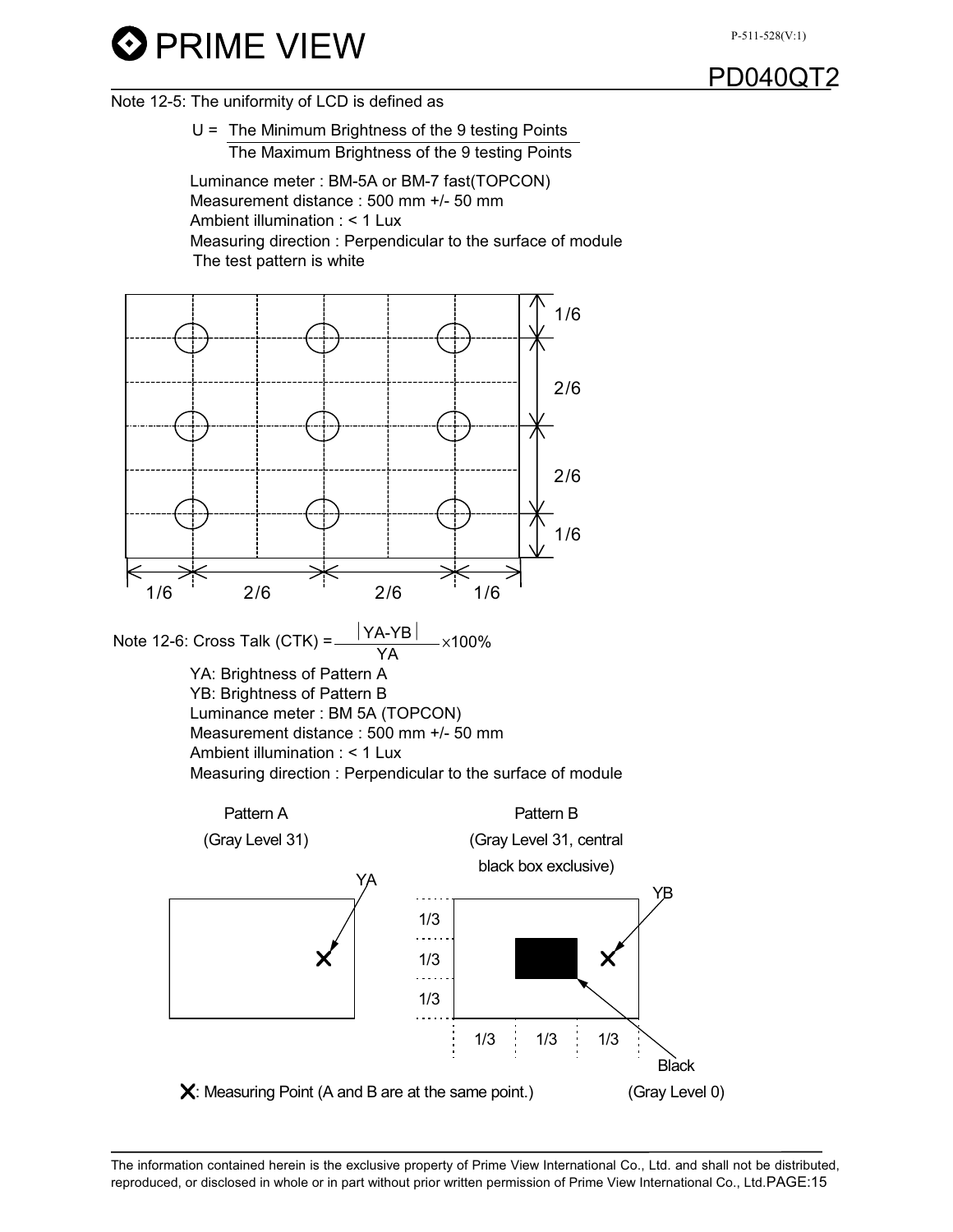$\mathbf 3$  PRIME VIEW

## $PD040O$

## 13. Handling Cautions

- 13-1) Mounting of module
	- A) Please power off the module when you connect the input/output connector.
	- B) Polarizer which is made of soft material and susceptible to flaw must be handled carefully.
	- C)Protective film (Laminator) is applied on surface to protect it against scratches and dirt.
	- D)Please following the tear off direction as figure13-1 to remove the protective film as slowly as possible, so that electrostatic charge can be minimized.
- 13-2) Precautions in mounting
	- A) When metal part of the TFT-LCD module (shielding lid and rear case) is soiled, wipe it with soft dry cloth.
	- B) Wipe off water drops or finger grease immediately. Long contact with water may cause discoloration or spots.
	- C) TFT-LCD module uses glass which breaks or cracks easily if dropped or bumped on hard surface. Please handle with care.
	- D) Since CMOS LSI is used in the module. So take care of static electricity and earth yourself when handling.
- 13-3) Adjusting module
	- A) Adjusting volumes on the rear face of the module have been set optimally before shipment.
	- B) Therefore, do not change any adjusted values. If adjusted values are changed, the specifications described may not be satisfied.
- 13-4) Others
	- A) Do not expose the module to direct sunlight or intensive ultraviolet rays for many hours.
	- B) Store the module at a room temperature place.
	- C) The voltage of beginning electric discharge may over the normal voltage because of leakage current from approach conductor by to draw lump read lead line around.
	- D) If LCD panel breaks, it is possibly that the liquid crystal escapes from the panel. Avoid putting it into eyes or mouth. When liquid crystal sticks on hands, clothes or feet. Wash it out immediately with soap.
	- E) Observe all other precautionary requirements in handling general electronic components.
	- F) Please adjust the voltage of common electrode as material of attachment by 1 module.
- 13-5) Polarizer mark

The polarizer mark is to describe the direction of view angle film how to mach up with the rubbing direction.





#### Figure 13-1 the way to peel off protective film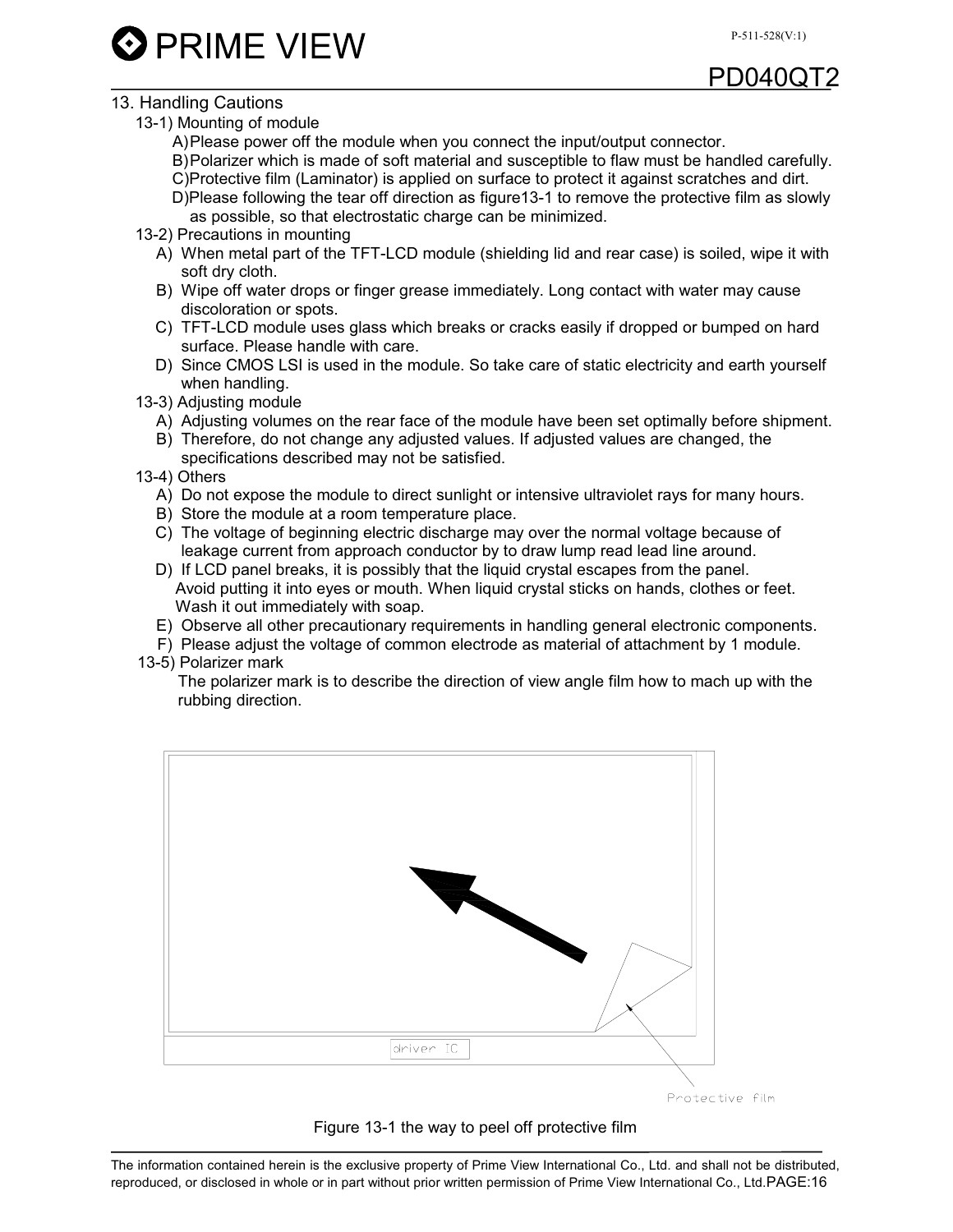#### 14. Reliability Test

| <b>No</b>      | Item<br>Test                                              | <b>Condition</b><br>Test                                 |  |  |  |
|----------------|-----------------------------------------------------------|----------------------------------------------------------|--|--|--|
|                | <b>High Temperature Storage Test</b>                      | Ta = $+85^{\circ}$ C, 240 hrs                            |  |  |  |
| $\overline{2}$ | Low Temperature Storage Test                              | Ta = $-40^{\circ}$ C, 240 hrs                            |  |  |  |
| 3              | <b>High Temperature Operation Test</b>                    | Ta = $+85^{\circ}$ C, 240 hrs                            |  |  |  |
| $\overline{4}$ | Low Temperature Operation Test                            | Ta = $-30^{\circ}$ C, 240 hrs                            |  |  |  |
| 5              | High Temperature & High Humidity<br><b>Operation Test</b> | Ta = $+60^{\circ}$ C, 90%RH, 240 hrs                     |  |  |  |
| 6              | <b>Thermal Cycling Test</b>                               | $-30^{\circ}$ C $\rightarrow +80^{\circ}$ C, 200 Cycles, |  |  |  |
|                | (non-operating)                                           | $30 \text{ min}$<br>$-30$ min                            |  |  |  |
|                |                                                           | Frequency: $10\text{~}55\text{H}_z$                      |  |  |  |
| 7              | <b>Vibration Test</b>                                     | Amplitude: 1.5mm                                         |  |  |  |
|                | (non-operating)                                           | Sweep time: 11 mins                                      |  |  |  |
|                |                                                           | Test Period:6 Cycles for each direction of X, Y, Z       |  |  |  |
|                | <b>Shock Test</b>                                         | 100G, 6ms                                                |  |  |  |
| 8              | (non-operating)                                           | Direction : $\pm X$ , $\pm Y$ , $\pm Z$                  |  |  |  |
|                |                                                           | Cycle: 3 times                                           |  |  |  |
|                |                                                           | 150pF, $330\Omega$                                       |  |  |  |
| 9              | Electrostatic Discharge Test                              | Air: ±15KV; Contact: ±8KV                                |  |  |  |
|                | (non-operating)                                           | 10 times/point, 5 points/panel face                      |  |  |  |

Ta: ambient temperature

Note : The protective film must be removed before temperature test.

[Criteria]

 In the standard conditions, there is not display function NG issue occurred. (including : line defect ,no image).All the cosmetic specification is judged before the reliability stress.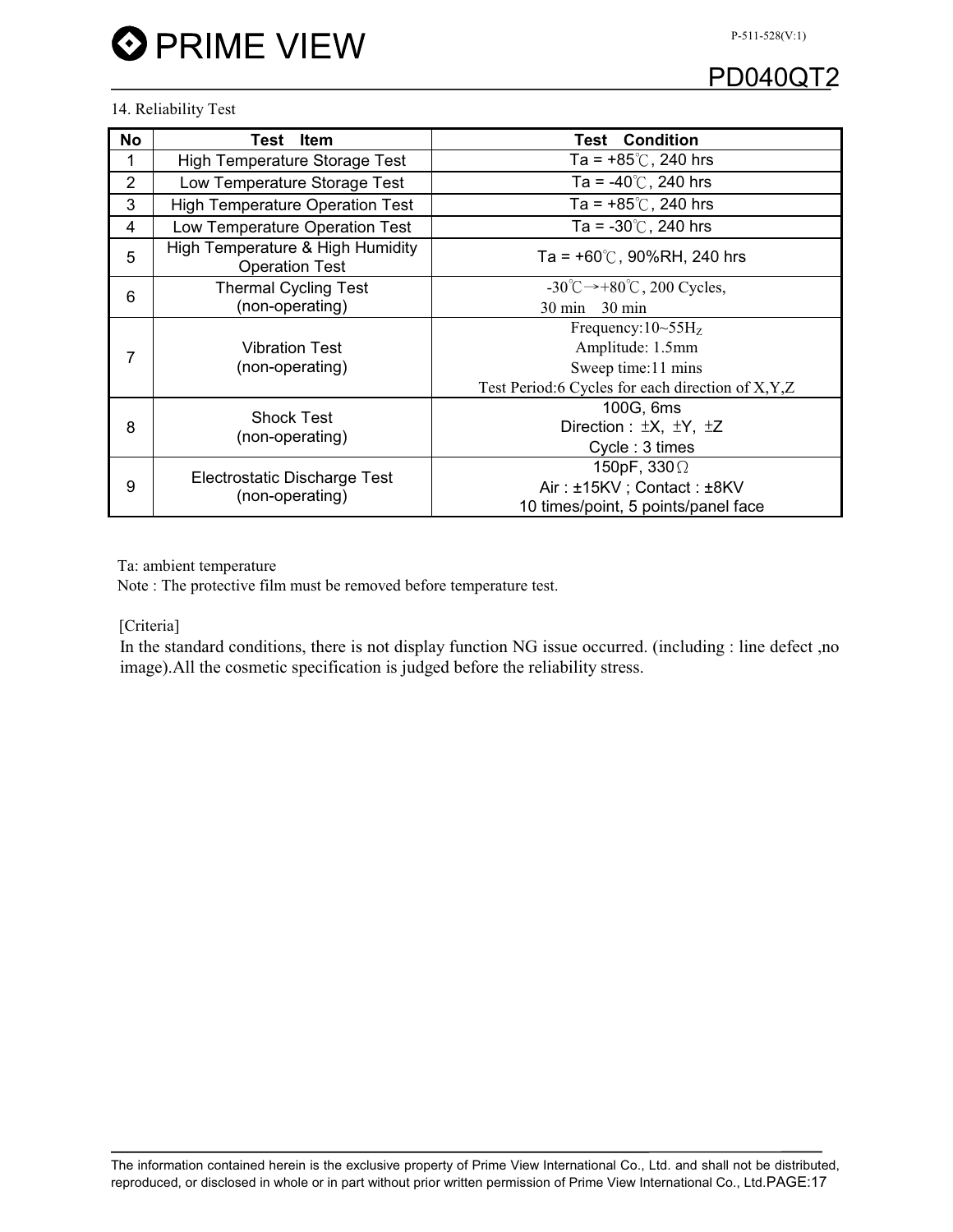

## PD040QT2